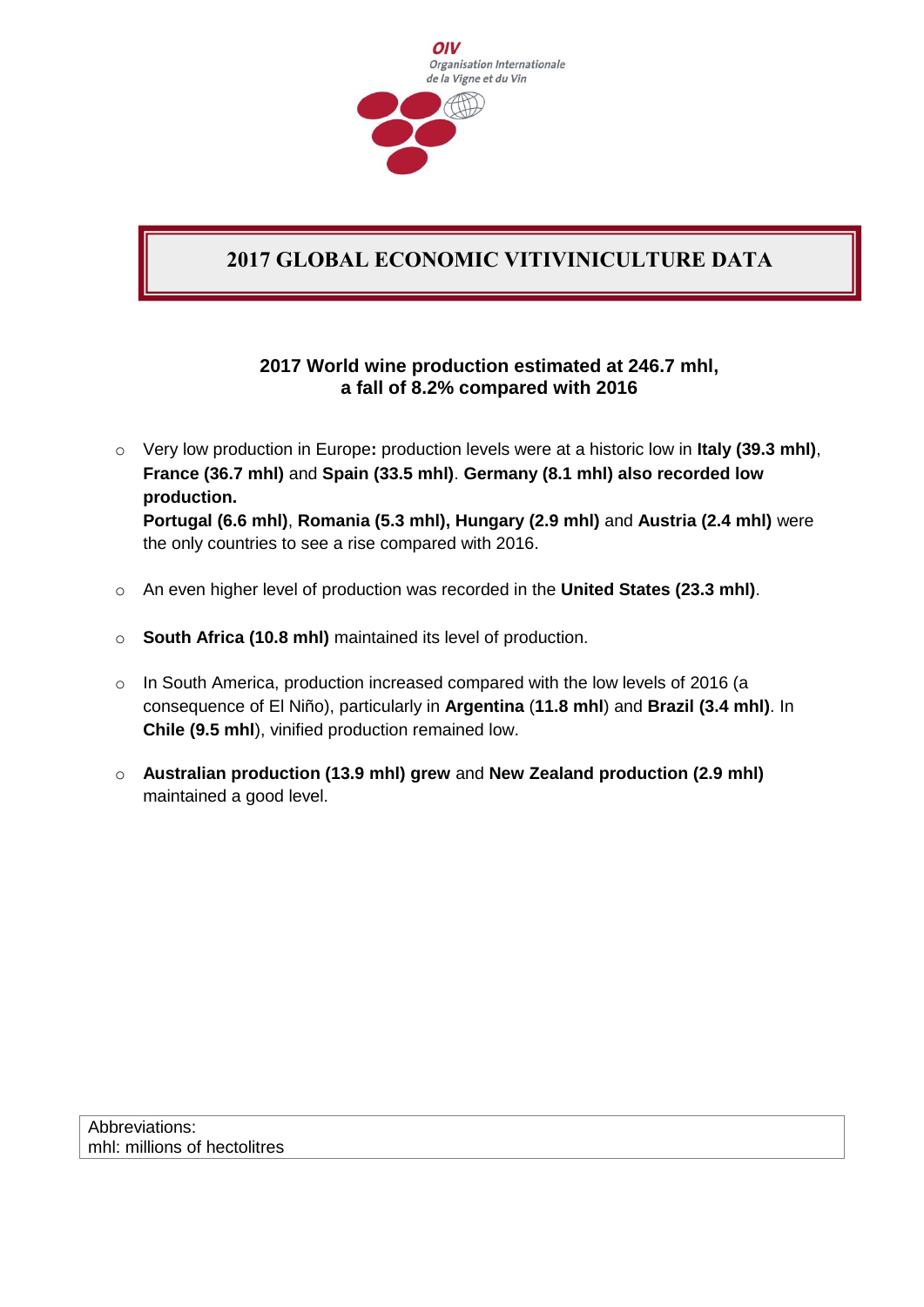## *1. 2017 Wine production*

*Worldwide* 

To evaluate world wine production at this time in the year, a variability hypothesis of 10% of the 2016 harvest level for countries for which information was not yet available for 2017 is considered here (at this stage, estimates are available for 88% of world wine production).

These hypotheses lead to the estimation of **2017 world wine production, excluding juice and musts, at between 243.3 and 250.1 mhl (246.6 mhl at the mid-range estimate).**

2017 Vinified production **sharply dropped by 22.1 mhl** compared with the previous year.

This level of world wine production is **historically low**, with such levels not having been seen since the 1950s and start of the 1960s (1956: 219.5 mhl, 1957: 173.8 mhl, 1961: 213.5 mhl, 1963: 251.4 mhl). More recently, only the 1991 and 1994 productions show comparable levels (251.6 and 249.4 mhl respectively).





*Sources: OIV*

*In the EU*

**In the European Union (EU)**, exceptional weather events – from frost to drought – significantly impacted 2017 wine production, which was historically low. The harvest volume will be 15% less than the previous year's levels. It is evaluated at the mid-range estimate, at **140.7 mhl** (excluding juice and musts), which is a significant **decline** of **24.0 mhl** compared with 2016 production (164.7 mhl).

The harvest estimates for 2017 are historically low in the main European producing countries. There was a reduction of 23% in **Italy**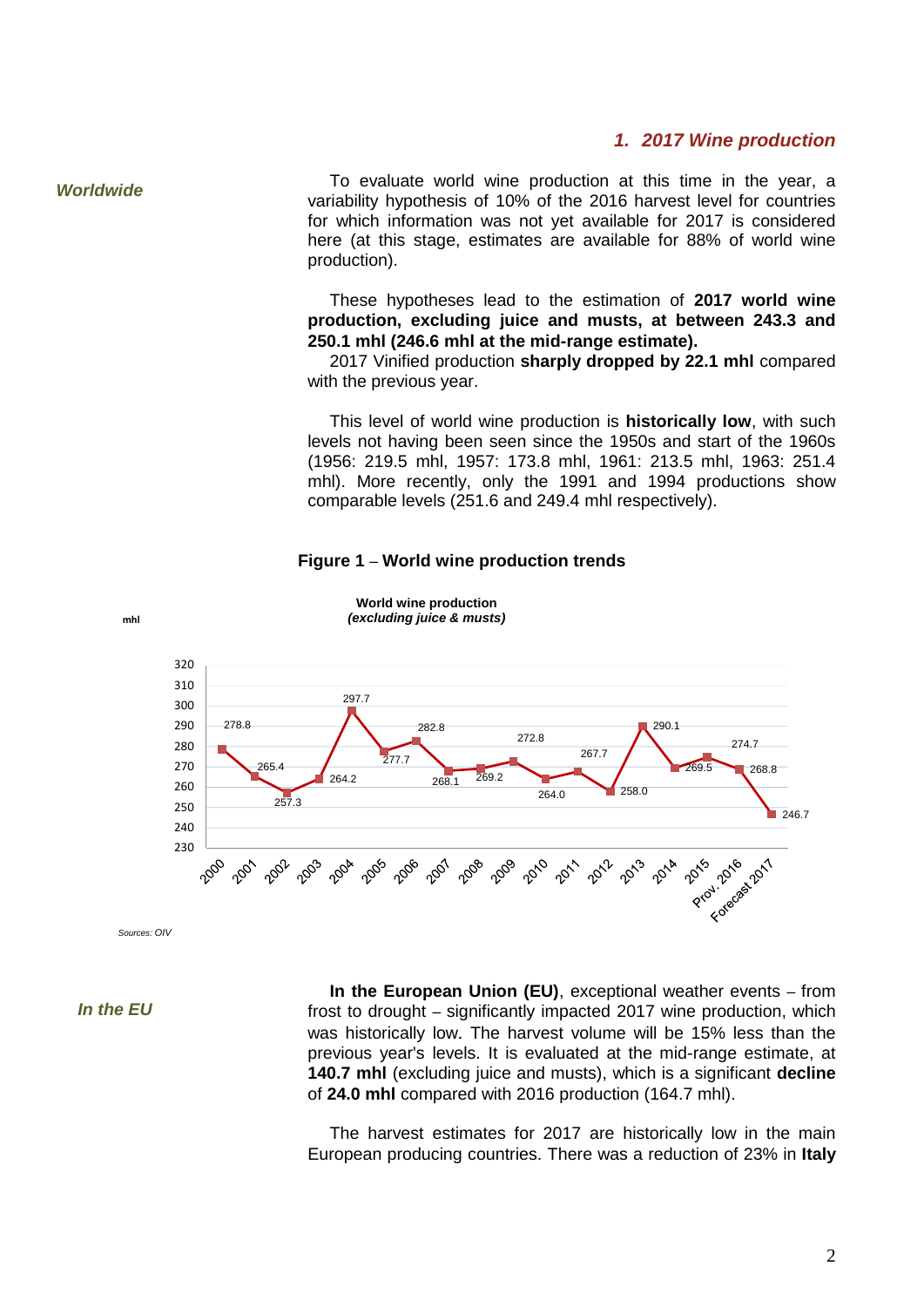(**39.3 mhl),** 19% in **France (36.7 mhl)** and 15% in **Spain (33.5 mhl)** compared with 2016.

This reduction was recorded in most EU countries. **Germany** and **Greece**, with **8.1 mhl** (-10%/2016) and **2.5 mhl** (-5%/2016) respectively, fall in line with this downward trend.

**Bulgaria** saw a production level in keeping with its potential with **1.1 mhl** (-2%/2016), after the very low 2014 production.

**Portugal (6.6 mhl)**, **Romania (5.3 mhl), Hungary (2.9 mhl)** and **Austria (2.4 mhl**) were the only countries to record a rise compared with 2016. After two poor harvests, Romania returned to a high level of production.

In the **main producing countries outside the EU**, the level of vinified production remained **fairly stable** in 2017.

The **United States, with 23.3 mhl vinified** (**-1%/2016**), recorded a high level of production for the second year running, yet without reaching that of the record production in 2013. However, one doubt remains: the estimated wine production is based on USDA forecasts for grape production, relating especially to wine grapes, from August 2017 and does not therefore take into account the potential consequences of the recent fires in California (October 2017).

**South America** was especially affected in 2016 by the negative influence of El Niño, particularly due to highly significant periods of rainfall. In 2017, wine production is likely to show quite an increase compared with the previous year, despite the fairly low temperatures at the end of 2016.

**I**n **Argentina**, wine production is likely to reach **11.8 mhl** in 2017 (+25%/2016).

In **Brazil**, 2016 production was very low (1.3 mhl: -53%/2015). Production in 2017, by contrast, is likely to be high with **3.4 mhl**: +169%/2016.

Finally, **Chile** should record another decline in production in 2017: **9.4 mhl**: -6.4%/2016 (as a reminder, 10.1 mhl in 2016: -21%/2015).

**South Africa**, with a production of **10.8 mhl**, observed a slight **2% increase** in 2017 production levels **compared with 2016**.

In **Oceania**, **2017 Australian production** reached a sustained level of **13.9 mhl, +6% compared with 2016.** Production was on the up for the third year in a row. In **New Zealand**, production **slightly declined** in 2017 (-9%), yet this was in reference to a record production the year before. It nevertheless remained high (**2.9 mhl**).

*Outside the EU*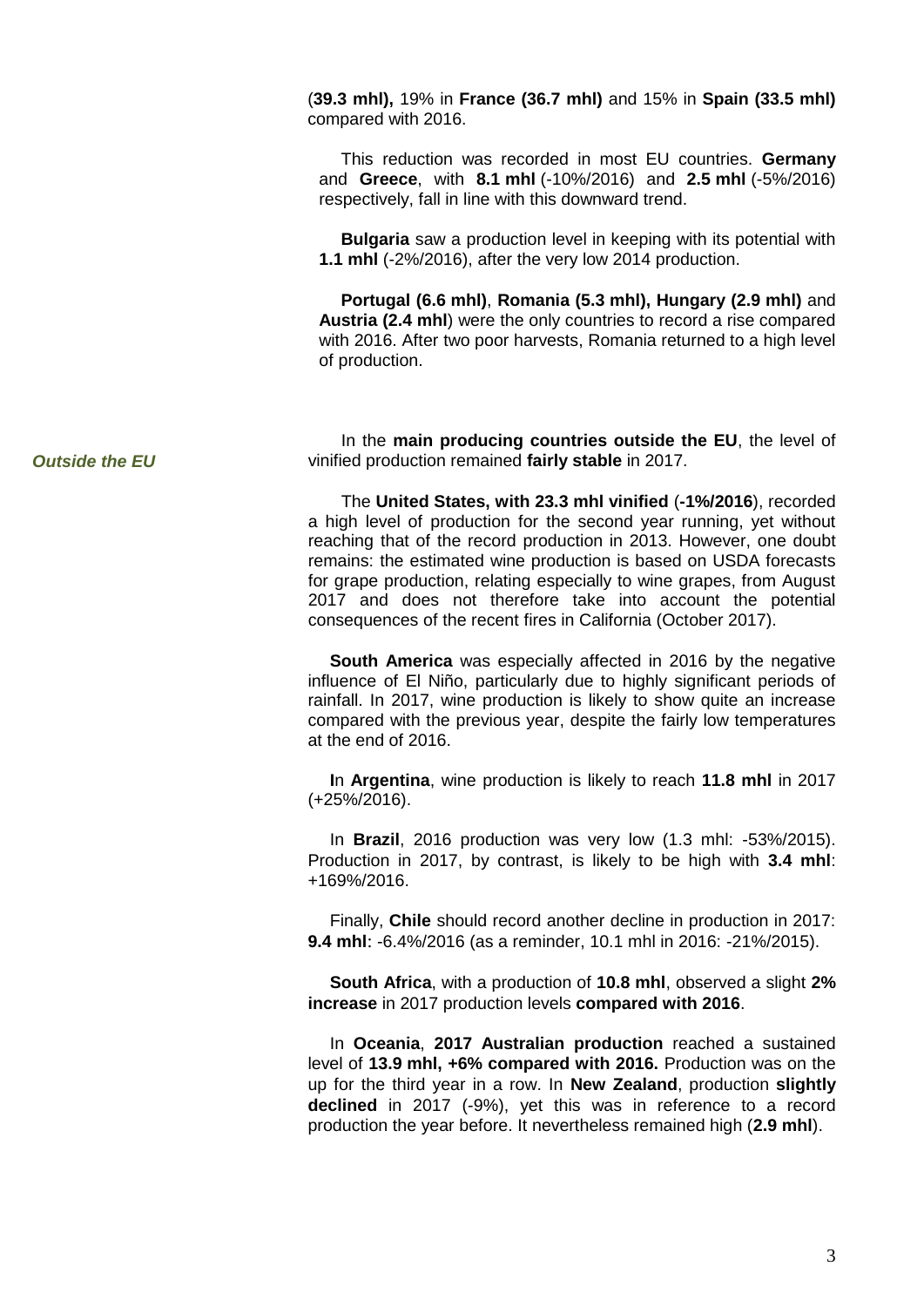Table 1 shows the quantitative development for countries for which information was available and with wine productions of more than 1 mhl.

|                          |       |       |       |             |                 | 2017/2016    | 2017/2016 |                |
|--------------------------|-------|-------|-------|-------------|-----------------|--------------|-----------|----------------|
|                          |       |       |       | 2016        | 2017            | Variation in | Variation | Ranking        |
| Unit: mhl                | 2013  | 2014  | 2015  | Provisional | <b>Forecast</b> | volume       | in %      |                |
| <b>Italy</b>             | 54.0  | 44.2  | 50.0  | 50.9        | 39.3            | $-11.6$      | $-23%$    | $\mathbf{1}$   |
| <b>France</b>            | 42.1  | 46.5  | 47.0  | 45.2        | 36.7            | $-8.5$       | $-19%$    | $\overline{c}$ |
| <b>Spain</b>             | 45.3  | 39.5  | 37.7  | 39.3        | 33.5            | $-5.8$       | $-15%$    | 3              |
| <b>United States (2)</b> | 24.4  | 23.1  | 21.7  | 23.6        | 23.3            | $-0.3$       | $-1%$     | 4              |
| <b>Australia</b>         | 12.3  | 11.9  | 11.9  | 13.1        | 13.9            | 0.8          | 6%        | 5              |
| Argentina                | 15.0  | 15.2  | 13.4  | 9.4         | 11.8            | 2.4          | 25%       | 6              |
| China*                   | 11.8  | 11.6  | 11.5  | 11.4        | 11.4            | 0.0          | 0%        | $\overline{7}$ |
| <b>South Africa</b>      | 11.0  | 11.5  | 11.2  | 10.5        | 10.8            | 0.3          | 2%        | 8              |
| <b>Chile</b>             | 12.8  | 9.9   | 12.9  | 10.1        | 9.5             | $-0.7$       | $-6%$     | 9              |
| Germany                  | 8.4   | 9.2   | 8.9   | 9.0         | 8.1             | $-0.9$       | $-10%$    | 10             |
| Portugal                 | 6.2   | 6.2   | 7.0   | 6.0         | 6.6             | 0.6          | 10%       | 11             |
| Russia <sup>*</sup>      | 5.3   | 4.9   | 5.6   | 5.6         | 5.6             | 0.0          | 0%        | 12             |
| Romania                  | 5.1   | 3.7   | 3.6   | 3.3         | 5.3             | 2.1          | 64%       | 13             |
| <b>Brazil</b>            | 2.7   | 2.6   | 2.7   | 1.3         | 3.4             | 2.1          | 169%      | 14             |
| <b>Hungary</b>           | 2.6   | 2.4   | 2.8   | 2.8         | 2.9             | 0.1          | 3%        | 15             |
| <b>New Zealand</b>       | 2.5   | 3.2   | 2.3   | 3.1         | 2.9             | $-0.3$       | $-9%$     | 16             |
| Greece                   | 3.3   | 2.8   | 2.5   | 2.6         | 2.5             | $-0.1$       | $-5%$     | 17             |
| Serbia*                  | 2.3   | 2.3   | 2.3   | 2.3         | 2.3             | 0.0          | 0%        | 18             |
| Austria                  | 2.4   | 2.0   | 2.3   | 2.0         | 2.4             | 0.4          | 23%       | 19             |
| Moldova                  | 2.6   | 1.6   | 1.6   | 1.5         | 1.8             | 0.3          | 20%       | 20             |
| <b>Bulgaria</b>          | 1.7   | 0.7   | 1.3   | 1.2         | 1.2             | 0.0          | $-2%$     | 21             |
| Georgia*                 | 1.0   | 1.1   | 1.3   | 1.1         | 1.1             | 0.0          | 0%        | 22             |
| OIV World Total(3)       | 290.1 | 269.5 | 274.7 | 268.8       | 246.7           | $-22.1$      | $-8%$     |                |

**Table 1: Wine production (excluding juice and musts)** (1)

(1): Countries for which information has been provided with a wine production of more than 1 mhl

(2): OIV estimate based on UDSA info

(3): OIV estimate: mid-range estimate. Range for evaluation of 2017 world production: from 243.3 mhl to 250.1 mhl

\* Report for the year 2016 – 2017 figures not yet available

## *2. Assessment of world consumption levels*

At this time of year, there is not yet any consolidated information on the consumption levels of the different markets.

Here, therefore, we resort to a projected level of world consumption from the year 2000 with two scenarios (Figure 2). One of the two scenarios considered is based on the long-term resumption of the positive development of world consumption since 2000, while the second is based on the negative development of this market since the 2008 economic crisis.

These changes have resulted in **2017 global wine consumption levels ranging between 240.5 and 245.8 mhl, giving a mid-range estimate of 243.2 mhl.**

*World consumption levels*